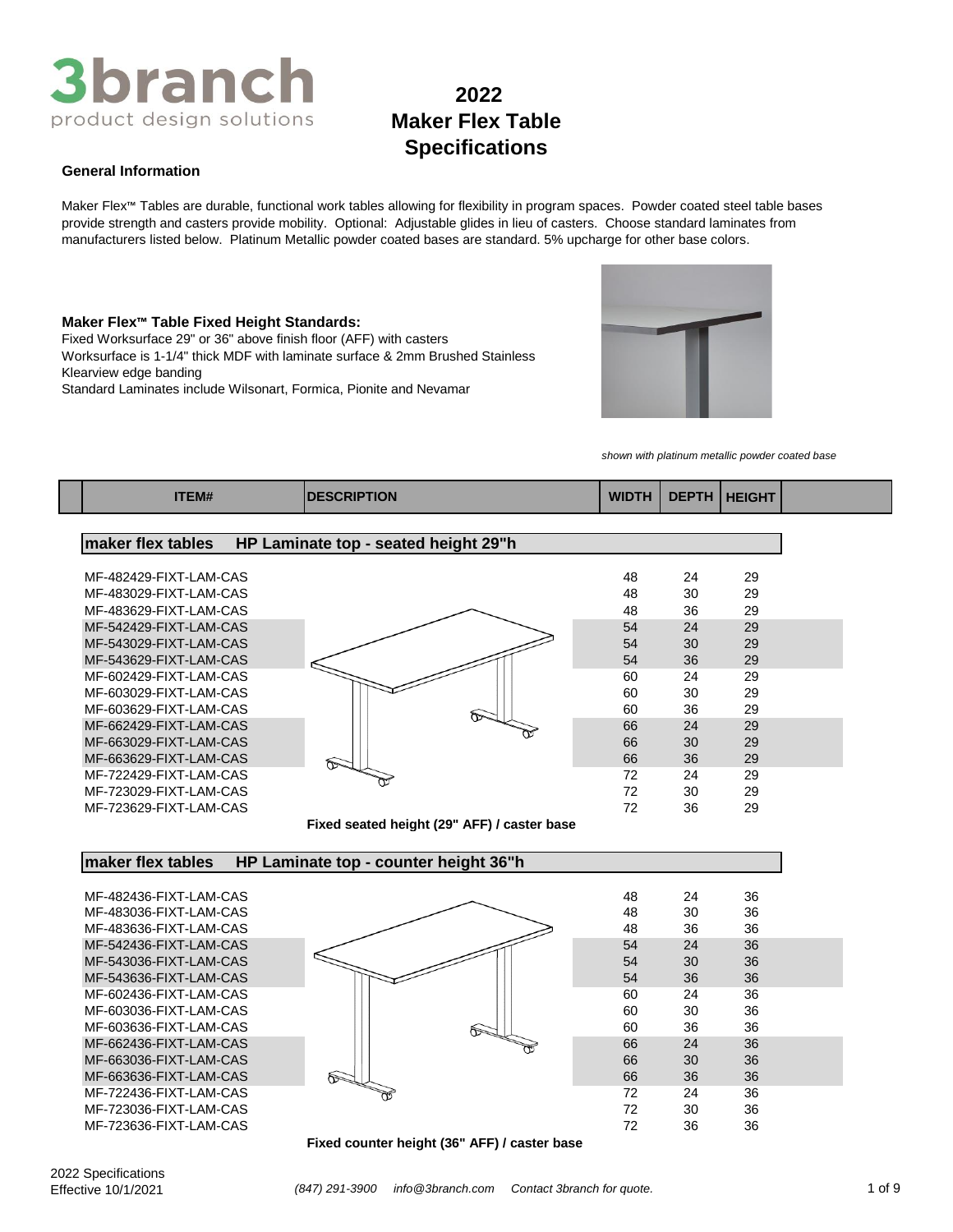

#### **General Information**

Maker Flex™ Tables are durable, functional work tables allowing for flexibility in program spaces. Powder coated steel table bases provide strength and casters provide mobility. Optional: Adjustable glides in lieu of casters. Choose standard laminates from manufacturers listed below. Platinum Metallic powder coated bases are standard. 5% upcharge for other base colors.

24" deep storage depth =  $18" + (# tables - 1) \times 7.25"$ 

#### **Maker Flex™ Nesting / Flip Top - Fixed Height Standards:**

Nesting / Flip top Worksurface is 29" or 36" above finish floor (AFF) with casters Worksurface is 1-1/4" thick MDF with laminate surface & 2mm Brushed Stainless Klearview edge banding

Standard Laminates include Wilsonart, Formica, Pionite and Nevamar Tables that are 72" wide or 36" deep have two (2) release handles



36" deep storage depth = 26" + (# tables - 1) x 7.25" *shown with platinum metallic powder coated base*





**ITEM# DESCRIPTION WIDTH DEPTH HEIGHT**

### **maker flex tables HP Laminate top - nesting / seated height 29"h**



| Nesting - Fixed seated height (29" AFF) / caster base |  |  |  |  |
|-------------------------------------------------------|--|--|--|--|
|                                                       |  |  |  |  |

### **maker flex tables HP Laminate top - nesting / counter height 36"h**



**Nesting - Fixed counter height (36" AFF) / caster base**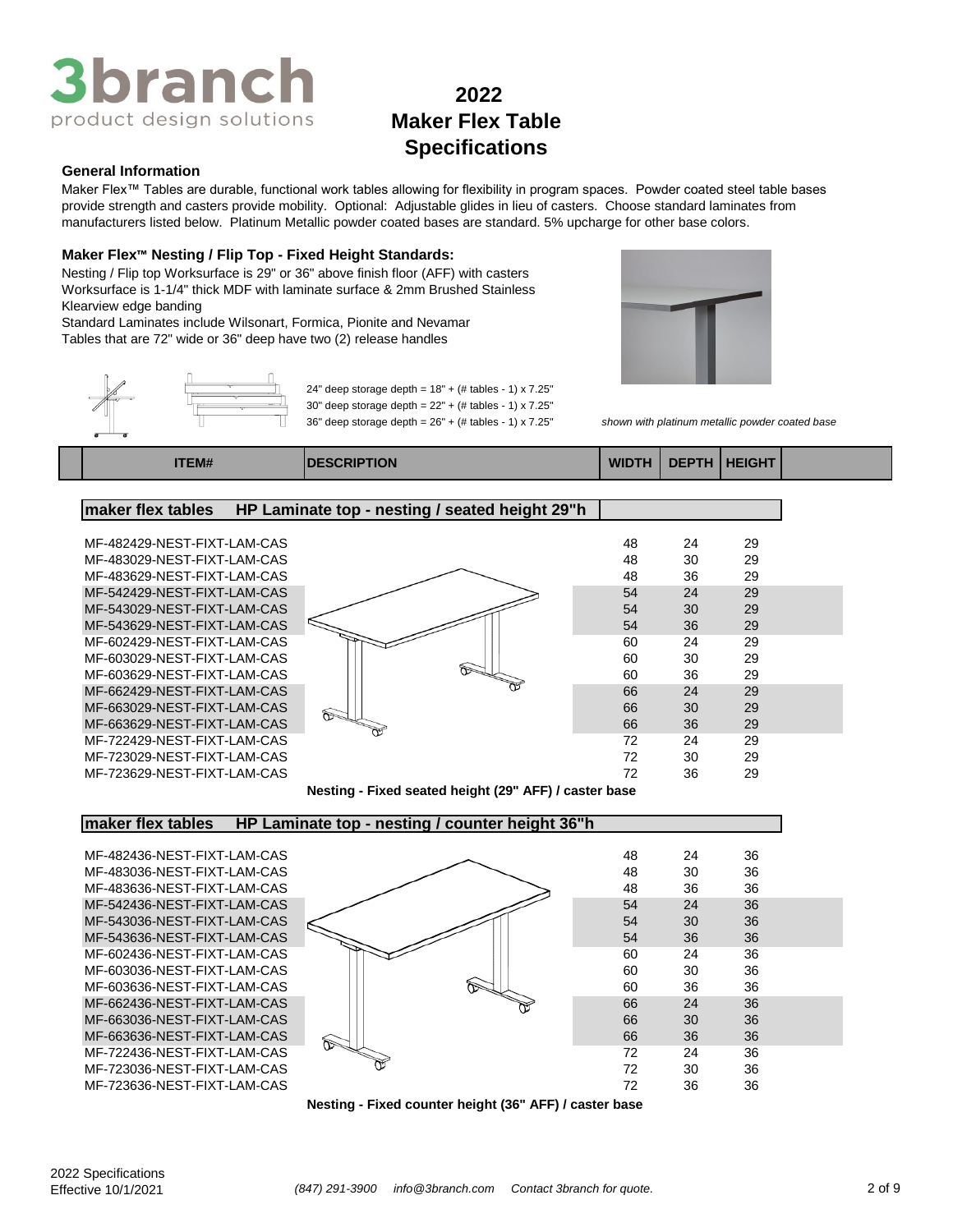## **2022 Maker Flex Table Specifications**

#### **General Information**

Maker Flex™ Tables are durable, functional work tables allowing for flexibility in program spaces. Work surface height is easily changed with retractable hand crank. Powder coated steel table bases provide strength and casters provide mobility. Optional: Adjustable glides in lieu of casters. Choose standard laminates from manufacturers listed below. Platinum Metallic powder coated bases are standard. 5% upcharge for other base colors.

#### **Maker Flex™ Table Height-adjustable Standards:**

Height-adjustable Worksurface range is 29" - 47" above finish floor (AFF) with casters Retractable hand crank located on patron side of table

Worksurface is 1-1/4" thick MDF with laminate surface & 2mm Brushed Stainless Klearview edge banding

Standard Laminates include Wilsonart, Formica, Pionite and Nevamar



*shown with platinum metallic powder coated base*

| ITEM#                | <b>DESCRIPTION</b>                           | <b>WIDTH</b> | <b>DEPTH</b> | <b>HEIGHT</b> |
|----------------------|----------------------------------------------|--------------|--------------|---------------|
|                      |                                              |              |              |               |
| maker flex tables    | HP Laminate top - adjustable height 29"-47"h |              |              |               |
|                      |                                              |              |              |               |
| MF-4824-ADJT-LAM-CAS |                                              | 48           | 24           | $29 - 47$     |
| MF-4830-ADJT-LAM-CAS |                                              | 48           | 30           | $29 - 47$     |
| MF-4836-ADJT-LAM-CAS |                                              | 48           | 36           | $29 - 47$     |
| MF-5424-ADJT-LAM-CAS |                                              | 54           | 24           | $29 - 47$     |
| MF-5430-ADJT-LAM-CAS |                                              | 54           | 30           | $29 - 47$     |
| MF-5436-ADJT-LAM-CAS |                                              | 54           | 36           | $29 - 47$     |
| MF-6024-ADJT-LAM-CAS |                                              | 60           | 24           | $29 - 47$     |
| MF-6030-ADJT-LAM-CAS |                                              | 60           | 30           | $29 - 47$     |
| MF-6036-ADJT-LAM-CAS |                                              | 60           | 36           | $29 - 47$     |
| MF-6624-ADJT-LAM-CAS |                                              | 66           | 24           | $29 - 47$     |
| MF-6630-ADJT-LAM-CAS |                                              | 66           | 30           | $29 - 47$     |
| MF-6636-ADJT-LAM-CAS |                                              | 66           | 36           | $29 - 47$     |
| MF-7224-ADJT-LAM-CAS |                                              | 72           | 24           | $29 - 47$     |
| MF-7230-ADJT-LAM-CAS |                                              | 72           | 30           | $29 - 47$     |
| MF-7236-ADJT-LAM-CAS |                                              | 72           | 36           | $29 - 47$     |





**Hand-crank, adjustable height (29" - 47" AFF) / caster base**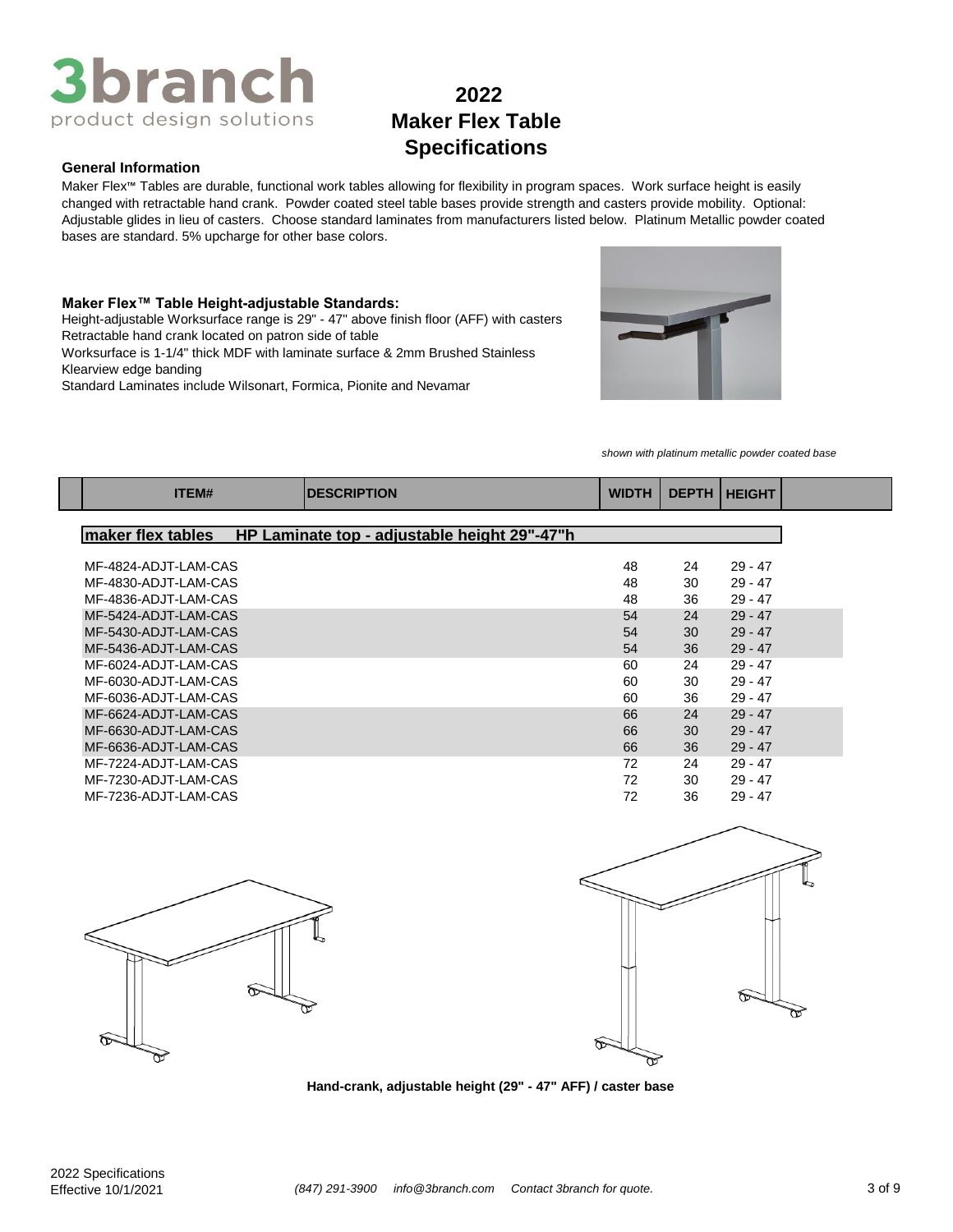## **2022 Maker Flex Table Specifications**

#### **General Information**

Maker Flex™ Tables are durable, functional work tables allowing for flexibility in program spaces. Nesting / Flip-top option allows for space saving nested storage. Powder coated steel table bases provide strength and casters provide mobility. Optional: Adjustable glides in lieu of casters. Choose standard laminates from manufacturers listed below. Platinum Metallic powder coated bases are standard. 5% upcharge for other base colors.

#### **Maker Flex™ Table Nesting / Flip-Top Standards:**

Height-adjustable Worksurface range is 27" - 41" above finish floor (AFF) with casters Retractable hand crank located on end of table

Worksurface is 1-1/4" thick MDF with laminate surface & 2mm Brushed Stainless Klearview edge banding

Standard Laminates include Wilsonart, Formica, Pionite and Nevamar

Tables that are 72" long or 36" deep have two (2) release handles



36" deep storage depth = 26" + (# tables - 1) x 7.25" *shown with platinum metallic powder coated base*

|  |  | <b>ITEM#</b> | <b>DESCRIPTION</b> | <b>WIDTH</b> | <b>DEPTH</b> | <b>HEIGHT</b> |  |
|--|--|--------------|--------------------|--------------|--------------|---------------|--|
|--|--|--------------|--------------------|--------------|--------------|---------------|--|

24" deep storage depth =  $18" + (+$  tables - 1) x 7.25" 30" deep storage depth = 22" + (# tables - 1) x 7.25"

#### **maker flex tables HP Laminate top - nesting / adjustable height 27"-41"h**

| MF-4824-NEST-ADJT-LAM-CAS | 48 | 24 | $27 - 41$ |  |
|---------------------------|----|----|-----------|--|
| MF-4830-NEST-ADJT-LAM-CAS | 48 | 30 | $27 - 41$ |  |
| MF-4836-NEST-ADJT-LAM-CAS | 48 | 36 | $27 - 41$ |  |
| MF-5424-NEST-ADJT-LAM-CAS | 54 | 24 | $27 - 41$ |  |
| MF-5430-NEST-ADJT-LAM-CAS | 54 | 30 | $27 - 41$ |  |
| MF-5436-NEST-ADJT-LAM-CAS | 54 | 36 | $27 - 41$ |  |
| MF-6024-NFST-ADJT-LAM-CAS | 60 | 24 | $27 - 41$ |  |
| MF-6030-NEST-ADJT-LAM-CAS | 60 | 30 | $27 - 41$ |  |
| MF-6036-NFST-ADJT-LAM-CAS | 60 | 36 | $27 - 41$ |  |
| MF-6624-NEST-ADJT-LAM-CAS | 66 | 24 | $27 - 41$ |  |
| MF-6630-NEST-ADJT-LAM-CAS | 66 | 30 | $27 - 41$ |  |
| MF-6636-NEST-ADJT-LAM-CAS | 66 | 36 | $27 - 41$ |  |
| MF-7224-NEST-ADJT-LAM-CAS | 72 | 24 | $27 - 41$ |  |
| MF-7230-NEST-ADJT-LAM-CAS | 72 | 30 | $27 - 41$ |  |
| MF-7236-NEST-ADJT-LAM-CAS | 72 | 36 | $27 - 41$ |  |



**Flip-top, hand-crank, adjustable height (29" - 41" AFF) / caster base**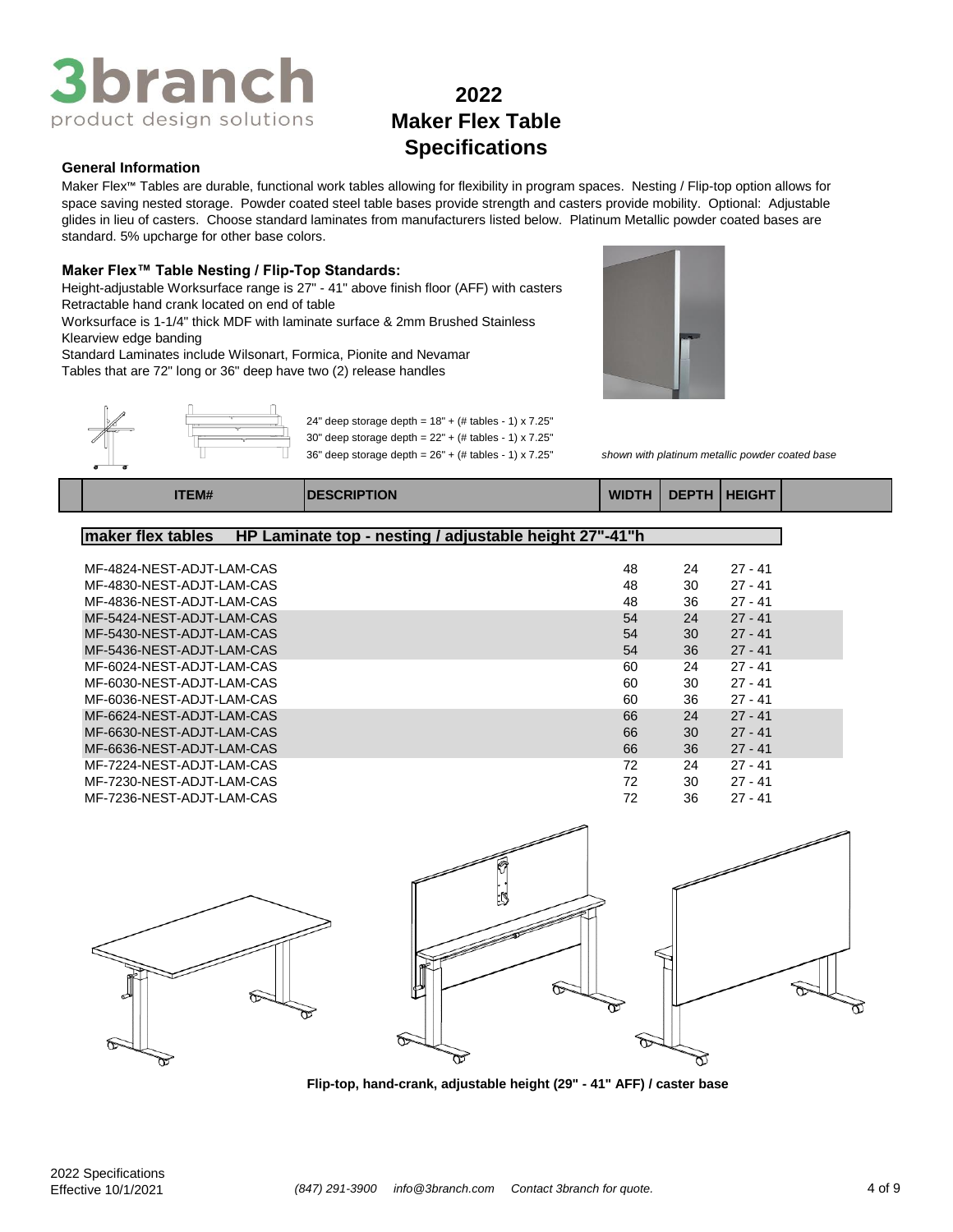

#### **General Information**

Maker Flex™ Tables are durable, functional work tables allowing for flexibility in program spaces. Powder coated steel table bases provide strength and casters provide mobility. Optional: Adjustable glides in lieu of casters. Tops are solid maple butcher block. Platinum Metallic powder coated bases are standard. 5% upcharge for other base colors.

#### **Maker Flex™ Table Fixed Height Standards:**

Fixed Worksurface 29" or 36" above finish floor (AFF) with casters Worksurface is 1-1/2" thick, solid maple butcher block with eased corners & edges



*shown with platinum metallic powder coated base*

| <b>TEM#</b> | <b>IDESCRIPTION</b> | <b>WIDTH</b> | DEPTH   HEIGHT |  |
|-------------|---------------------|--------------|----------------|--|
|             |                     |              |                |  |

#### **maker flex tables Maple Butcher Block top - seated height 29"h** MF-482429-FIXT-BBK-CAS 48 24 29 MF-483029-FIXT-BBK-CAS 48 30 29 MF-483629-FIXT-BBK-CAS 48 36 29 MF-542429-FIXT-BBK-CAS 54 24 29<br>MF-543029-FIXT-BBK-CAS 54 30 29<br>54 36 29 MF-543029-FIXT-BBK-CAS 54 30 29 MF-543629-FIXT-BBK-CAS 10 1 29 1 36 29 MF-602429-FIXT-BBK-CAS 60 24 29 MF-603029-FIXT-BBK-CAS 60 30 29 MF-603629-FIXT-BBK-CAS III <del>WW 60</del> 36 29 MF-662429-FIXT-BBK-CAS 66 24 29 MF-663029-FIXT-BBK-CAS 65 30 29 MF-663629-FIXT-BBK-CAS **66** 36 29 MF-722429-FIXT-BBK-CAS 72 24 29 MF-723029-FIXT-BBK-CAS 72 30 29 MF-723629-FIXT-BBK-CAS 72 36 29

**Fixed seated height (29" AFF) / caster base**

#### **maker flex tables Maple Butcher Block top - counter height 36"h**



**Fixed counter height (36" AFF) / caster base**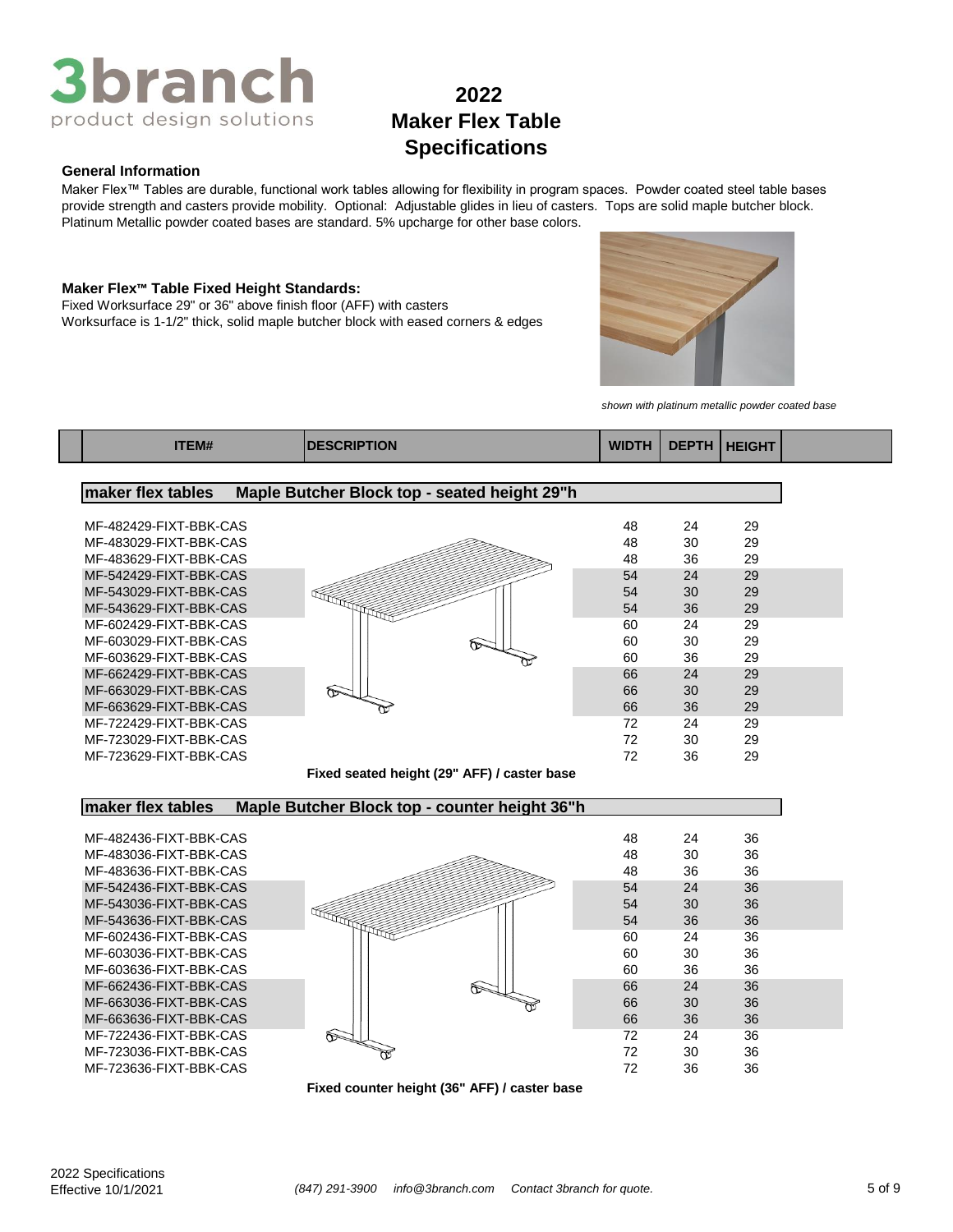

#### **General Information**

Maker Flex™ Tables are durable, functional work tables allowing for flexibility in program spaces. Powder coated steel table bases provide strength and casters provide mobility. Optional: Adjustable glides in lieu of casters. Tops are solid maple butcher block. Platinum Metallic powder coated bases are standard. 5% upcharge for other base colors.

#### **Maker Flex™ Nesting / Flip-Top - Fixed Height Standards:**

Nesting / Flip top Worksurface is 29" or 36" above finish floor (AFF) with casters Worksurface is 1-1/2" thick, solid maple butcher block with eased corners & edges Tables that are 72" long or 36" deep have two (2) release handles







36" deep storage depth = 26" + (# tables - 1) x 7.25" *shown with platinum metallic powder coated base*

**ITEM# DESCRIPTION WIDTH DEPTH HEIGHT**





**Fixed seated height (29" AFF) / caster base**

#### **maker flex tables Maple Butcher Block top - nesting / counter height 36"h**



**Fixed counter height (36" AFF) / caster base**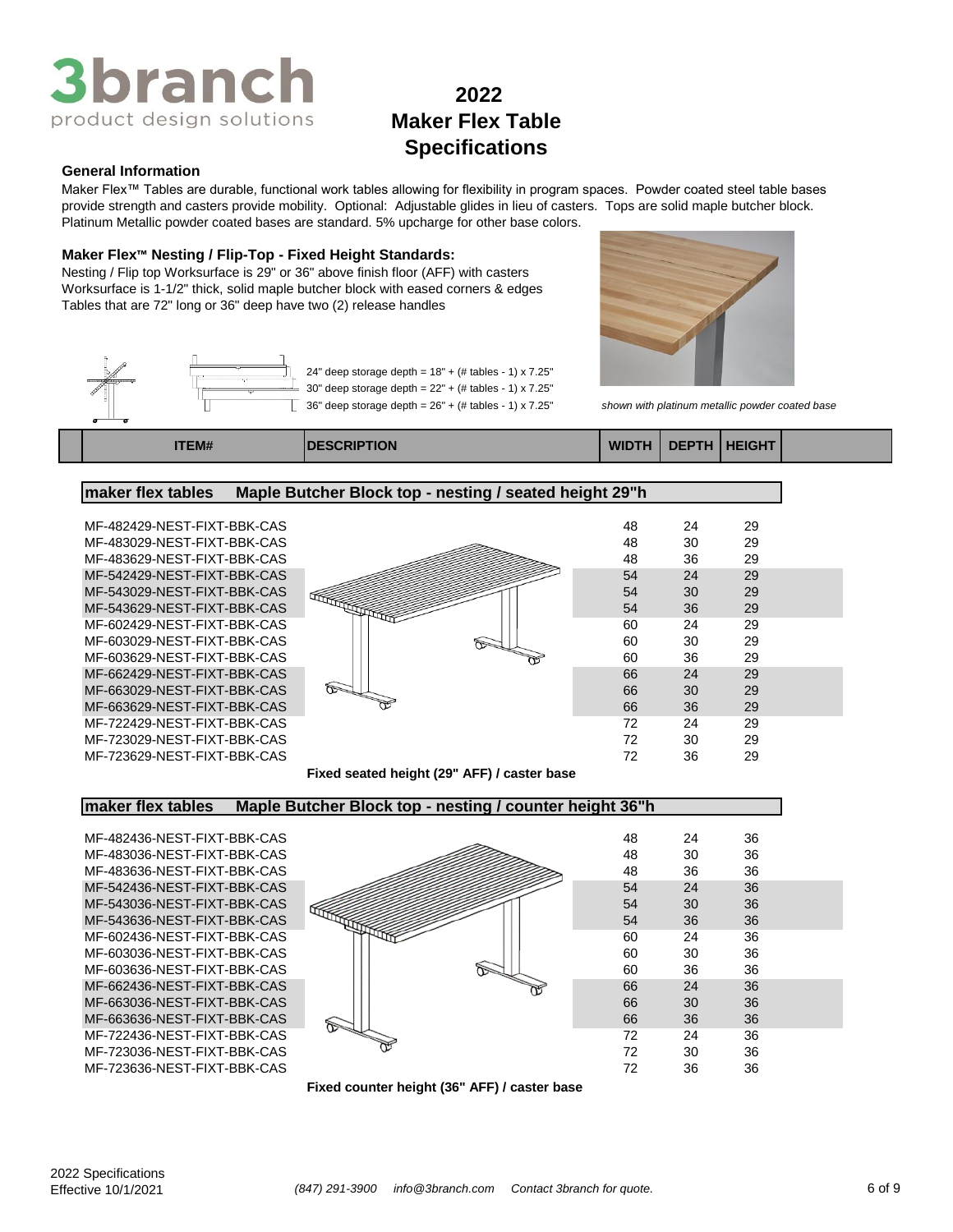## **2022 Maker Flex Table Specifications**

#### **General Information**

Maker Flex™ Tables are durable, functional work tables allowing for flexibility in program spaces. Nesting / Flip-top option allows for space saving nested storage. Powder coated steel table bases provide strength and casters provide mobility. Optional: Adjustable glides in lieu of casters. Tops are solid maple butcher block. Platinum Metallic powder coated bases are standard. 5% upcharge for other base colors.

#### **Maker Flex™ Table Height-adjustable Standards:**

Worksurface is 1-1/2" thick, solid maple butcher block with eased corners & edges Height-adjustable Worksurface range is 29" - 47" above finish floor (AFF) with casters Retractable hand crank located on patron side of table



*shown with platinum metallic powder coated base*

| ITEM#                | <b>DESCRIPTION</b>                                   | <b>WIDTH</b> | <b>DEPTH</b> | <b>HEIGHT</b> |
|----------------------|------------------------------------------------------|--------------|--------------|---------------|
| maker flex tables    | Maple Butcher Block top - adjustable height 29"-47"h |              |              |               |
|                      |                                                      |              |              |               |
| MF-4824-ADJT-BBK-CAS |                                                      | 48           | 24           | $29 - 47$     |
| MF-4830-ADJT-BBK-CAS |                                                      | 48           | 30           | $29 - 47$     |
| MF-4836-ADJT-BBK-CAS |                                                      | 48           | 36           | $29 - 47$     |
| MF-5424-ADJT-BBK-CAS |                                                      | 54           | 24           | $29 - 47$     |
| MF-5430-ADJT-BBK-CAS |                                                      | 54           | 30           | $29 - 47$     |
| MF-5436-ADJT-BBK-CAS |                                                      | 54           | 36           | $29 - 47$     |
| MF-6024-ADJT-BBK-CAS |                                                      | 60           | 24           | $29 - 47$     |
| MF-6030-ADJT-BBK-CAS |                                                      | 60           | 30           | $29 - 47$     |
| MF-6036-ADJT-BBK-CAS |                                                      | 60           | 36           | $29 - 47$     |
| MF-6624-ADJT-BBK-CAS |                                                      | 66           | 24           | $29 - 47$     |
| MF-6630-ADJT-BBK-CAS |                                                      | 66           | 30           | $29 - 47$     |
| MF-6636-ADJT-BBK-CAS |                                                      | 66           | 36           | $29 - 47$     |
| MF-7224-ADJT-BBK-CAS |                                                      | 72           | 24           | $29 - 47$     |
| MF-7230-ADJT-BBK-CAS |                                                      | 72           | 30           | $29 - 47$     |
| MF-7236-ADJT-BBK-CAS |                                                      | 72           | 36           | $29 - 47$     |





**Hand-crank, adjustable height (29" - 47" AFF) / caster base**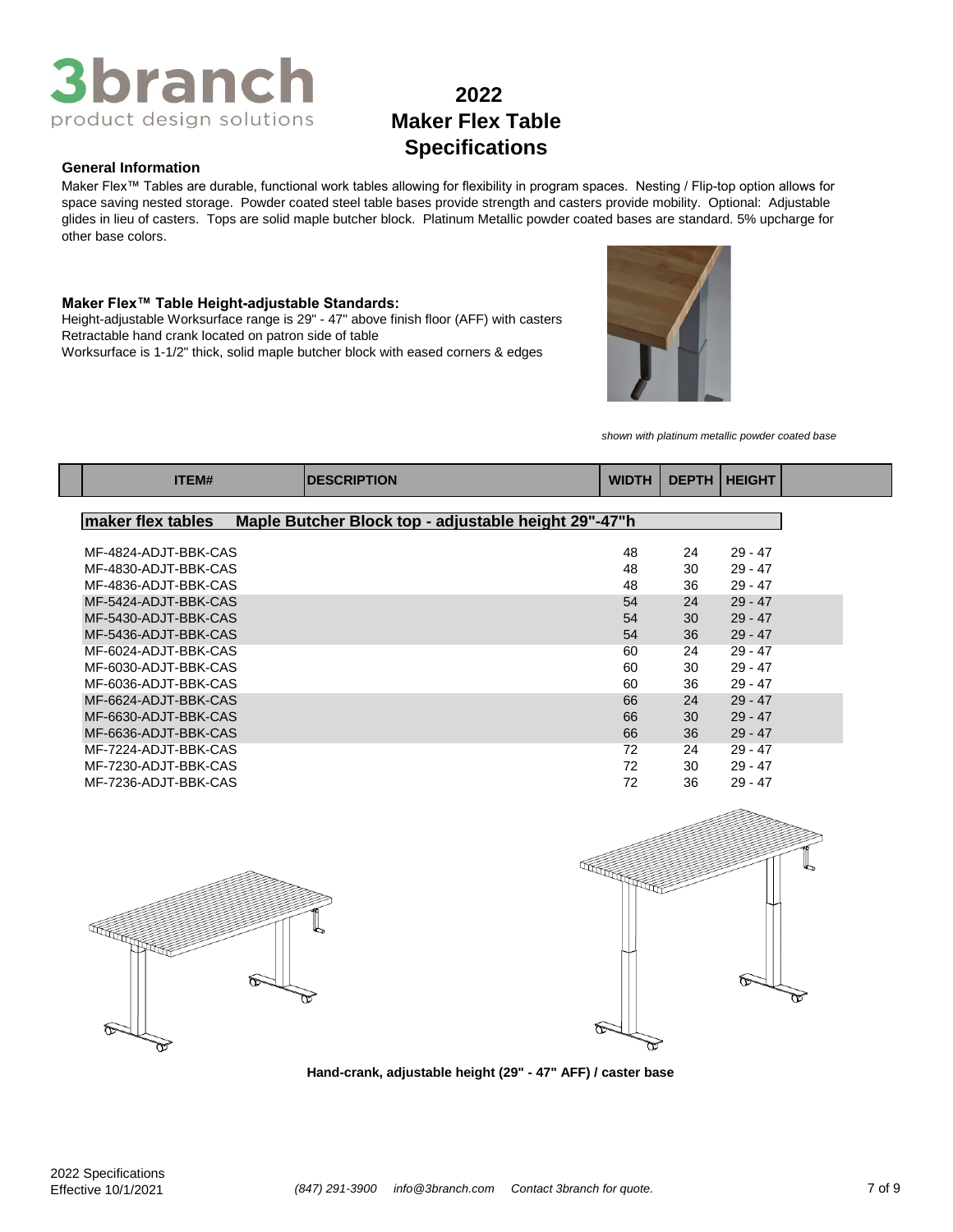## **2022 Maker Flex Table Specifications**

#### **General Information**

Maker Flex™ Tables are durable, functional work tables for crafting and creating in program spaces. Nesting / Flip-top option allows for space saving nested storage. Powder coated steel table bases provide strength and casters provide mobility. Optional: Adjustable glides in lieu of casters. Tops are solid maple butcher block. Platinum Metallic powder coated bases are standard. 5% upcharge for other colors.

#### **Maker Flex™ Table Nesting / Flip-Top Standards:**

Height-adjustable Worksurface range is 27" - 41" above finish floor (AFF) with casters Retractable hand crank located on end of table

Worksurface is 1-1/2" thick, solid maple butcher block with eased corners & edges Tables that are 72" long or 36" deep have two (2) release handles





| <b>ITEM#</b> | TION<br>JRIP | <b>WIDTH</b> | <b>DEPTH</b> | <b>HEIGHT</b> |  |
|--------------|--------------|--------------|--------------|---------------|--|
|              |              |              |              |               |  |

### **maker flex tables Maple Butcher Block top - nesting / adjustable height 27"-41"h**

| MF-4824-NEST-ADJT-BBK-CAS | 48 | 24 | $27 - 41$ |  |
|---------------------------|----|----|-----------|--|
| MF-4830-NEST-ADJT-BBK-CAS | 48 | 30 | $27 - 41$ |  |
| MF-4836-NEST-ADJT-BBK-CAS | 48 | 36 | $27 - 41$ |  |
| MF-5424-NEST-ADJT-BBK-CAS | 54 | 24 | $27 - 41$ |  |
| MF-5430-NEST-ADJT-BBK-CAS | 54 | 30 | $27 - 41$ |  |
| MF-5436-NEST-ADJT-BBK-CAS | 54 | 36 | $27 - 41$ |  |
| MF-6024-NEST-ADJT-BBK-CAS | 60 | 24 | $27 - 41$ |  |
| MF-6030-NEST-ADJT-BBK-CAS | 60 | 30 | $27 - 41$ |  |
| MF-6036-NEST-ADJT-BBK-CAS | 60 | 36 | $27 - 41$ |  |
| MF-6624-NEST-ADJT-BBK-CAS | 66 | 24 | $27 - 41$ |  |
| MF-6630-NEST-ADJT-BBK-CAS | 66 | 30 | $27 - 41$ |  |
| MF-6636-NEST-ADJT-BBK-CAS | 66 | 36 | $27 - 41$ |  |
| MF-7224-NEST-ADJT-BBK-CAS | 72 | 24 | $27 - 41$ |  |
| MF-7230-NEST-ADJT-BBK-CAS | 72 | 30 | $27 - 41$ |  |
| MF-7236-NEST-ADJT-BBK-CAS | 72 | 36 | $27 - 41$ |  |
|                           |    |    |           |  |